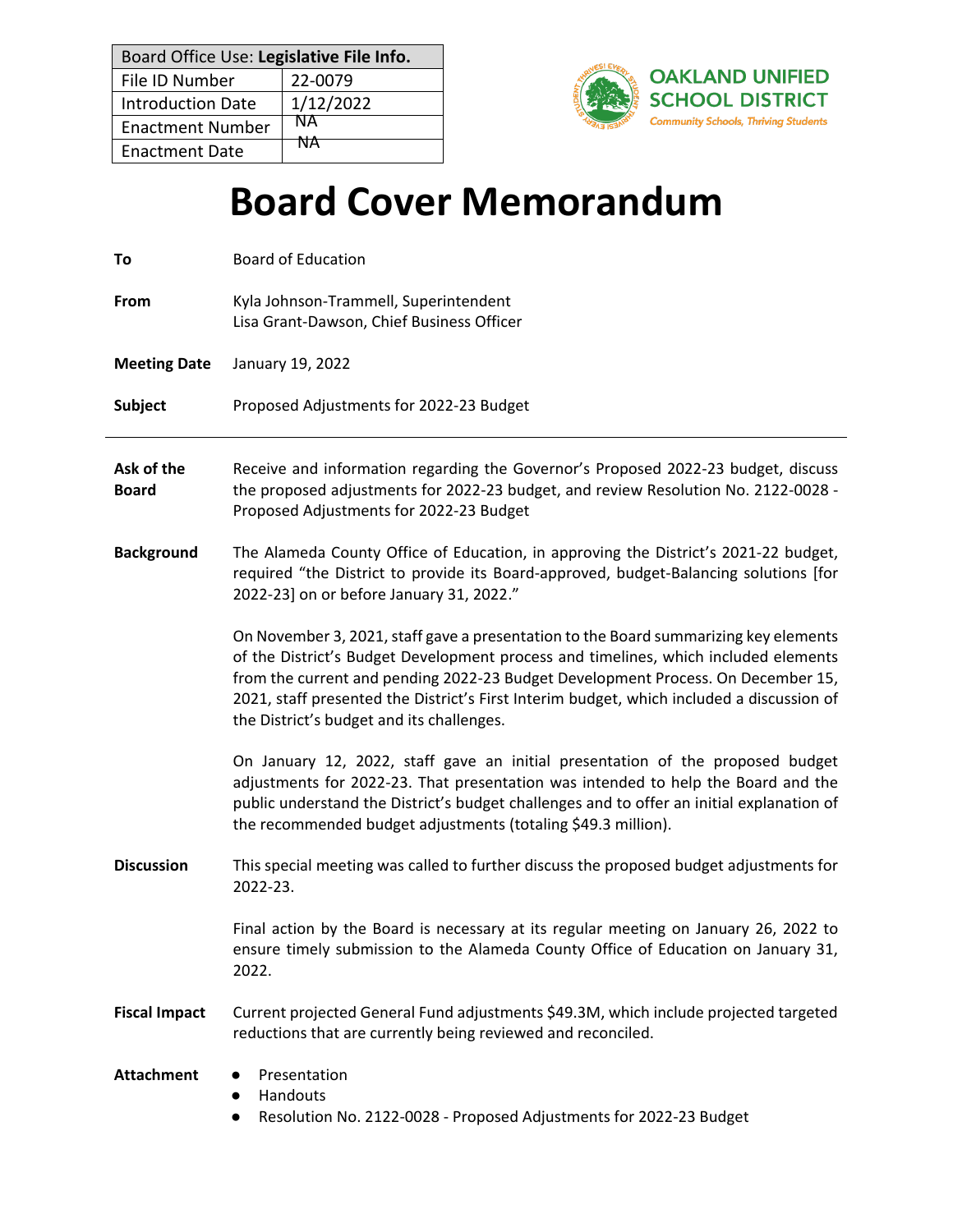## **RESOLUTION OF THE BOARD OF EDUCATION OF THE OAKLAND UNIFIED SCHOOL DISTRICT**

#### **Resolution No. 2122-0028**

### **Proposed Adjustments for 2022‐23 Budget**

**WHEREAS,** the Governing Board ("Board") recognizes that, in order to improve opportunities and outcomes for all students in the Oakland Unified School District ("District") and close equity gaps for the District's historically underserved and most vulnerable students, the District must ensure that it remains fiscally solvent in the next three (3) school years, as well as years to come;

**WHEREAS,** the Board desires to minimize the impact of any budget reductions on the level of service, quality of staff, and education programs for District students;

**WHEREAS,** the District's first interim budget report did not include any new ongoing compensation increases for the District's bargaining units;

**WHEREAS,** the Alameda County Office of Education, in approving the District's 2021-22 budget, required "the District to provide its Board-approved, budget-Balancing solutions [for 2022-23] on or before January 31, 2022";

**WHEREAS,** on November 3, 2021, the Board adopted Resolution No. 2122-0020 - Reaffirming Certain Board Actions and Intentions Regarding the Budget for 2021-22 and Beyond and Making Certain Requests of the Alameda County Superintendent ("November 3 Resolution");

**WHEREAS,** in the November 3 Resolution, the Board "declare[d] that is fully aware of the need to and agree[d] to adopt its 2022-23 budget such that all positions funded with just one-time funds for 2021-22 shall not carryover to 2022-23 unless (i) new one-time funds are identified or (ii) the positions shift to being funded with ongoing revenue and the budget includes offsetting reductions elsewhere in the budget";

**WHEREAS,** in the November 3 Resolution, the Board made similar declarations with respect to its multiyear budget for 2023-24 and 2024-25; and

**WHEREAS,** in the November 3 Resolution, the Board also "declare[d]—in the strongest terms possible its intent to make the necessary expenditure reductions or ongoing budget-balancing solutions by the end of January 2022."

**NOW, THEREFORE, BE IT RESOLVED,** the Board hereby adopts the proposed budget adjustments found in Attachment A;

**BE IT FURTHER RESOLVED,** the Board hereby directs the Superintendent to initiate all steps necessary to implement and consistent with the budget adjustments found in Attachment A, including (without limitation) statutory notices relating to layoff or reassignment, and to incorporate the budget adjustments into the proposed Fiscal Year 2022‐2023 District Budget and its fiscal impact into the related multi‐year